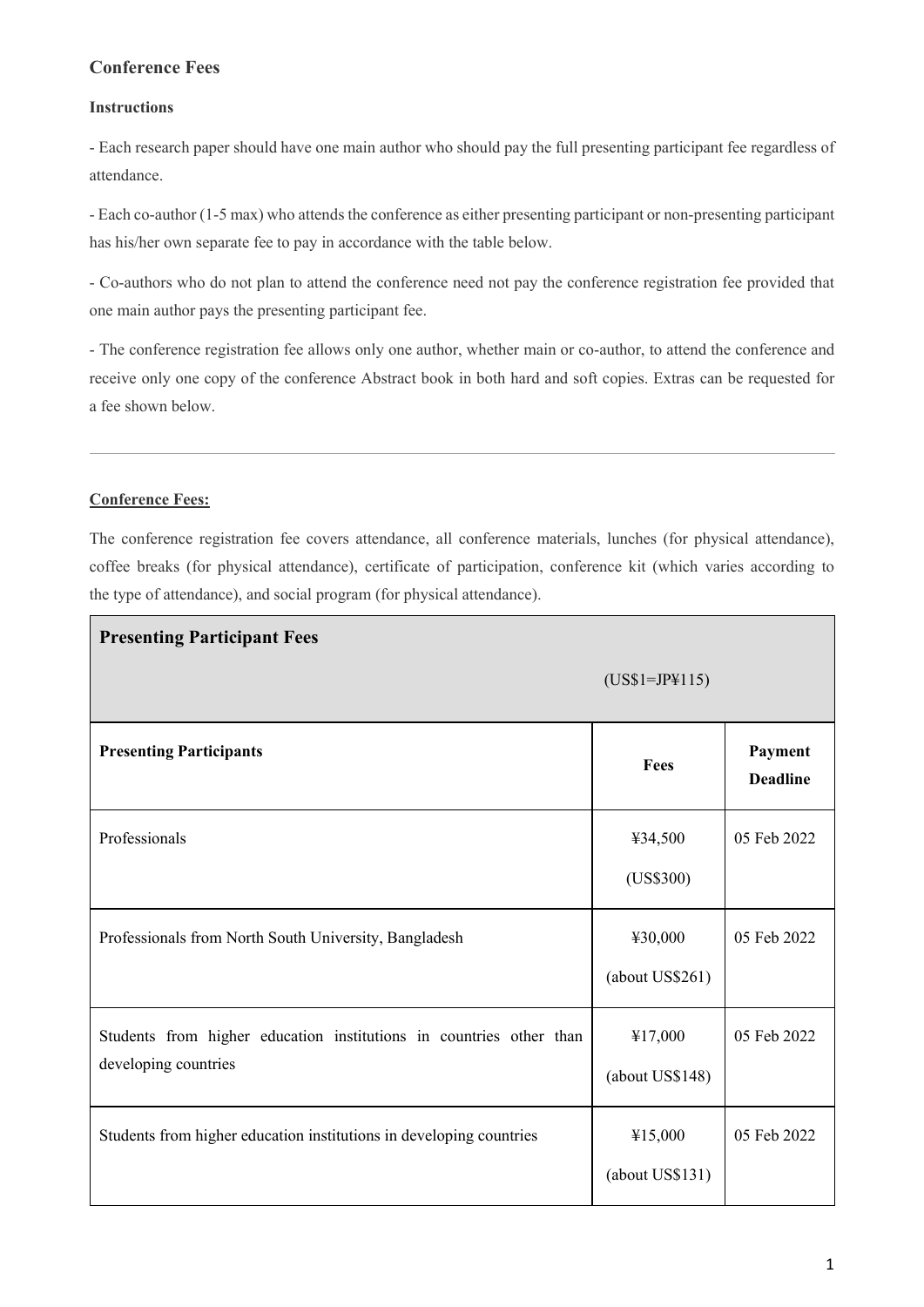### **Non-Presenting Participant Fees**

|  | $(US$1=JP$115)$ |
|--|-----------------|
|--|-----------------|

| <b>Non-Presenting Participants</b>                                                                                                                     | Fees                       | Payment<br><b>Deadline</b> |
|--------------------------------------------------------------------------------------------------------------------------------------------------------|----------------------------|----------------------------|
| Non-presenting professionals attending physically in the conference from<br>higher education institutions in countries other than developing countries | ¥34,500<br>(US\$300)       | 22 Feb 2022                |
| Non-presenting professionals attending virtually in the conference from<br>higher education institutions in countries other than developing countries  | ¥23,000<br>(US\$200)       | 22 Feb 2022                |
| Non-presenting professionals attending either physically or virtually in<br>the conference from higher education institutions in developing countries  | ¥11,500<br>(US\$100)       | 22 Feb 2022                |
| Non-presenting students attending physically in the conference from higher<br>education institutions in countries other than developing countries      | ¥15,000<br>(about US\$131) | 22 Feb 2022                |
| Non-presenting students attending virtually in the conference from higher<br>education institutions in countries other than developing countries       | ¥10,000<br>(about US\$87)  | 22 Feb 2022                |
| Non-presenting students attending either physically or virtually in<br>the conference from higher education institutions in developing countries       | 45,750<br>(US\$50)         | 22 Feb 2022                |

\* Developing Countries, by which we mean the countries on the Development Assistance Committee (DAC) list of ODA recipients; the list is attached.

# **Extra Fees**

*\*Authors may request that their kits be delivered, for an additional fee decided by the courier, and upon request.*

Depending on Location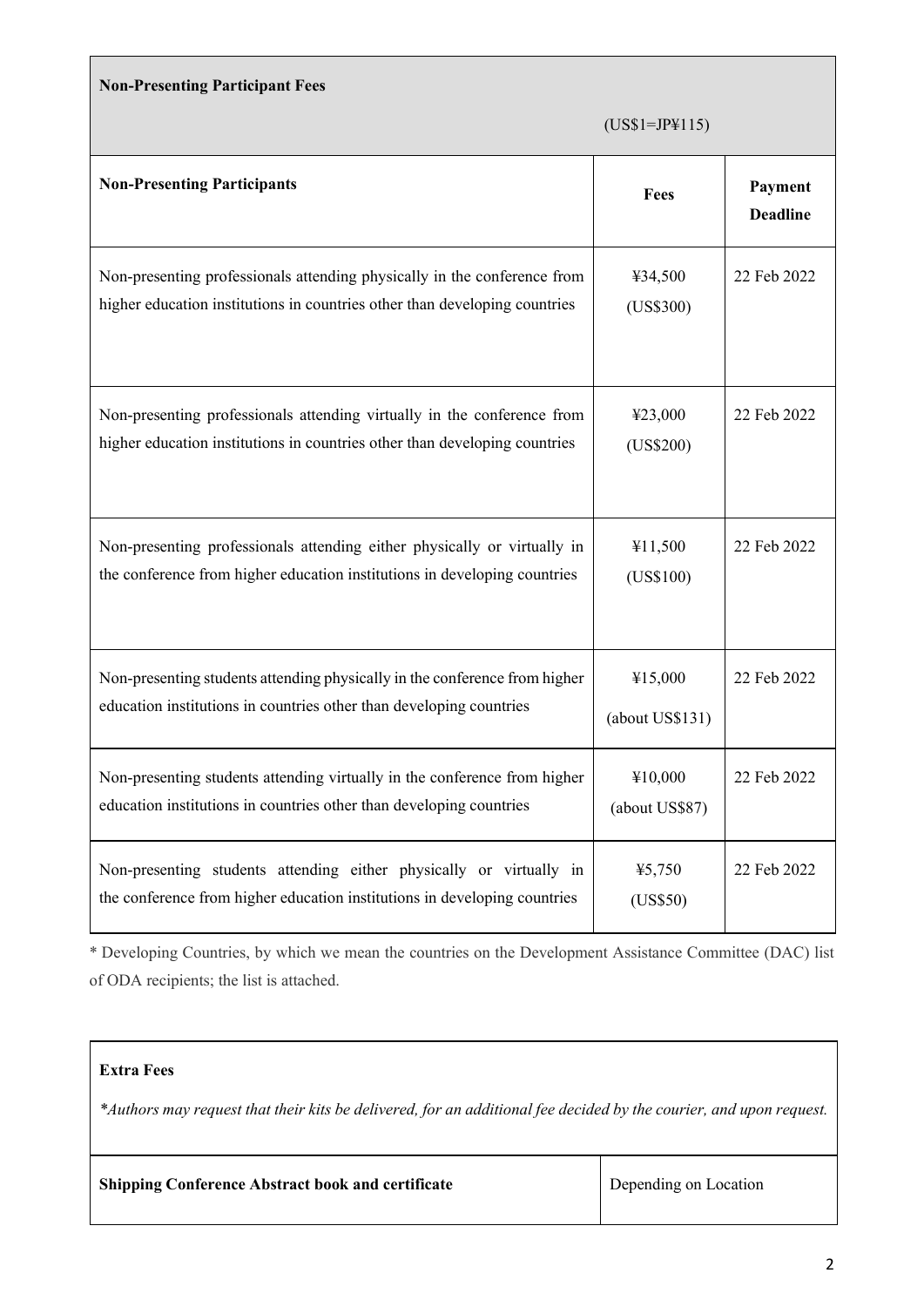# **DAC List of ODA Recipients Effective for reporting on 2021 flows\*\***

| <b>Least Developed Countries</b>         | <b>Low Income</b><br><b>Countries</b><br>which are<br>not LDCs<br>(per capita GNI <=<br>\$1,005 in 2016) | <b>Lower Middle Income</b><br><b>Countries and</b><br><b>Territories which are</b><br>not LDCs<br>(per capita GNI \$1,006-<br>\$3,955 in 2016) | <b>Upper Middle Income Countries</b><br>and Territories which are not<br><b>LDCs</b><br>(per capita GNI \$3,956-\$12,235)<br>in $2016$ ) |
|------------------------------------------|----------------------------------------------------------------------------------------------------------|------------------------------------------------------------------------------------------------------------------------------------------------|------------------------------------------------------------------------------------------------------------------------------------------|
| Afghanistan (L)<br>Angola (LM)           | Democratic People's<br>Republic of Korea                                                                 | Armenia (UM)<br>Bolivia                                                                                                                        | Albania<br>Algeria (LM)                                                                                                                  |
| Bangladesh (LM)<br>Benin (LM)            | Zimbabwe (LM)                                                                                            | Cabo Verde<br>Cameroon                                                                                                                         | Antigua and Barbuda <sup>2</sup><br>Argentina                                                                                            |
| Bhutan <sup>1</sup> (LM)                 |                                                                                                          | Congo                                                                                                                                          | Azerbaijan Belarus                                                                                                                       |
| Burkina Faso (L)                         |                                                                                                          | Côte d'Ivoire                                                                                                                                  | Belize                                                                                                                                   |
| Burundi (L)                              |                                                                                                          | Egypt                                                                                                                                          | Bosnia and Herzegovina                                                                                                                   |
| Cambodia (LM)                            |                                                                                                          | El Salvador                                                                                                                                    | Botswana                                                                                                                                 |
| Central African                          |                                                                                                          | Eswatini                                                                                                                                       | Brazil                                                                                                                                   |
| Republic (L)                             |                                                                                                          | Georgia (UM)                                                                                                                                   | China (People's Republic of)                                                                                                             |
| Chad(L)                                  |                                                                                                          | Ghana                                                                                                                                          | Colombia                                                                                                                                 |
| Comoros (LM)                             |                                                                                                          | Guatemala (UM)                                                                                                                                 | Costa Rica Cuba                                                                                                                          |
| Democratic Republic of                   |                                                                                                          | Honduras                                                                                                                                       | Dominica                                                                                                                                 |
| the Congo (L)                            |                                                                                                          | India                                                                                                                                          | Dominican Republic                                                                                                                       |
|                                          |                                                                                                          | Indonesia (UM)                                                                                                                                 | Ecuador                                                                                                                                  |
| Djibouti (LM)<br>Eritrea (L)             |                                                                                                          | Jordan (UM)                                                                                                                                    | <b>Equatorial Guinea</b>                                                                                                                 |
|                                          |                                                                                                          | Kenya                                                                                                                                          | Fiji                                                                                                                                     |
| Ethiopia (L)                             |                                                                                                          | Kosovo (UM)                                                                                                                                    | Gabon                                                                                                                                    |
| Gambia (L)                               |                                                                                                          | Kyrgyzstan                                                                                                                                     | Grenada                                                                                                                                  |
| Guinea (L)                               |                                                                                                          | Micronesia                                                                                                                                     | Guyana                                                                                                                                   |
| Guinea-Bissau (L)                        |                                                                                                          | Moldova                                                                                                                                        | Iran                                                                                                                                     |
| Haiti (L)                                |                                                                                                          | Mongolia                                                                                                                                       | Iraq                                                                                                                                     |
| Kiribati (LM)                            |                                                                                                          | Morocco                                                                                                                                        | Jamaica                                                                                                                                  |
| Lao People's Democratic<br>Republic (LM) |                                                                                                          | Nicaragua                                                                                                                                      | Kazakhstan                                                                                                                               |
| Lesotho (LM)                             |                                                                                                          | Nigeria                                                                                                                                        | Lebanon                                                                                                                                  |
|                                          |                                                                                                          | Pakistan                                                                                                                                       | Libya                                                                                                                                    |
| Liberia (L)                              |                                                                                                          |                                                                                                                                                | Malaysia                                                                                                                                 |
| Madagascar (L)                           |                                                                                                          | Papua New Guinea                                                                                                                               | Maldives                                                                                                                                 |
| Malawi (L)                               |                                                                                                          | Philippines                                                                                                                                    | Marshall Islands                                                                                                                         |
| Mali $(L)$                               |                                                                                                          | Sri Lanka<br>Syrian Arab                                                                                                                       |                                                                                                                                          |
| Mauritania (LM)                          |                                                                                                          | Republic (L)                                                                                                                                   |                                                                                                                                          |
| Mozambique (L)                           |                                                                                                          | Tajikistan (L)                                                                                                                                 |                                                                                                                                          |
| Myanmar (LM)                             |                                                                                                          |                                                                                                                                                |                                                                                                                                          |
| Nepal (LM)                               |                                                                                                          |                                                                                                                                                |                                                                                                                                          |
| Niger(L)                                 |                                                                                                          |                                                                                                                                                |                                                                                                                                          |
| Rwanda (L)                               |                                                                                                          | Tokelau*                                                                                                                                       | Mauritius <sup>3</sup> (H)                                                                                                               |
| Sao Tome and Principe <sup>1</sup> (LM)  |                                                                                                          | Tunisia                                                                                                                                        | Mexico                                                                                                                                   |
| Senegal (LM)                             |                                                                                                          | Ukraine                                                                                                                                        | Montenegro                                                                                                                               |
| Sierra Leone (L)                         |                                                                                                          | Uzbekistan                                                                                                                                     | Montserrat*                                                                                                                              |
| Solomon Islands <sup>1</sup> (LM)        |                                                                                                          | Vanuatu                                                                                                                                        | Namibia                                                                                                                                  |
| Somalia (L)                              |                                                                                                          | Viet Nam                                                                                                                                       | Nauru <sup>3</sup> (H)                                                                                                                   |
| South Sudan (L)<br>Sudan (L)             |                                                                                                          | West Bank and Gaza Strip                                                                                                                       | Niue*                                                                                                                                    |
| Tanzania (LM)                            |                                                                                                          |                                                                                                                                                | North Macedonia<br>Palau <sup>2</sup>                                                                                                    |